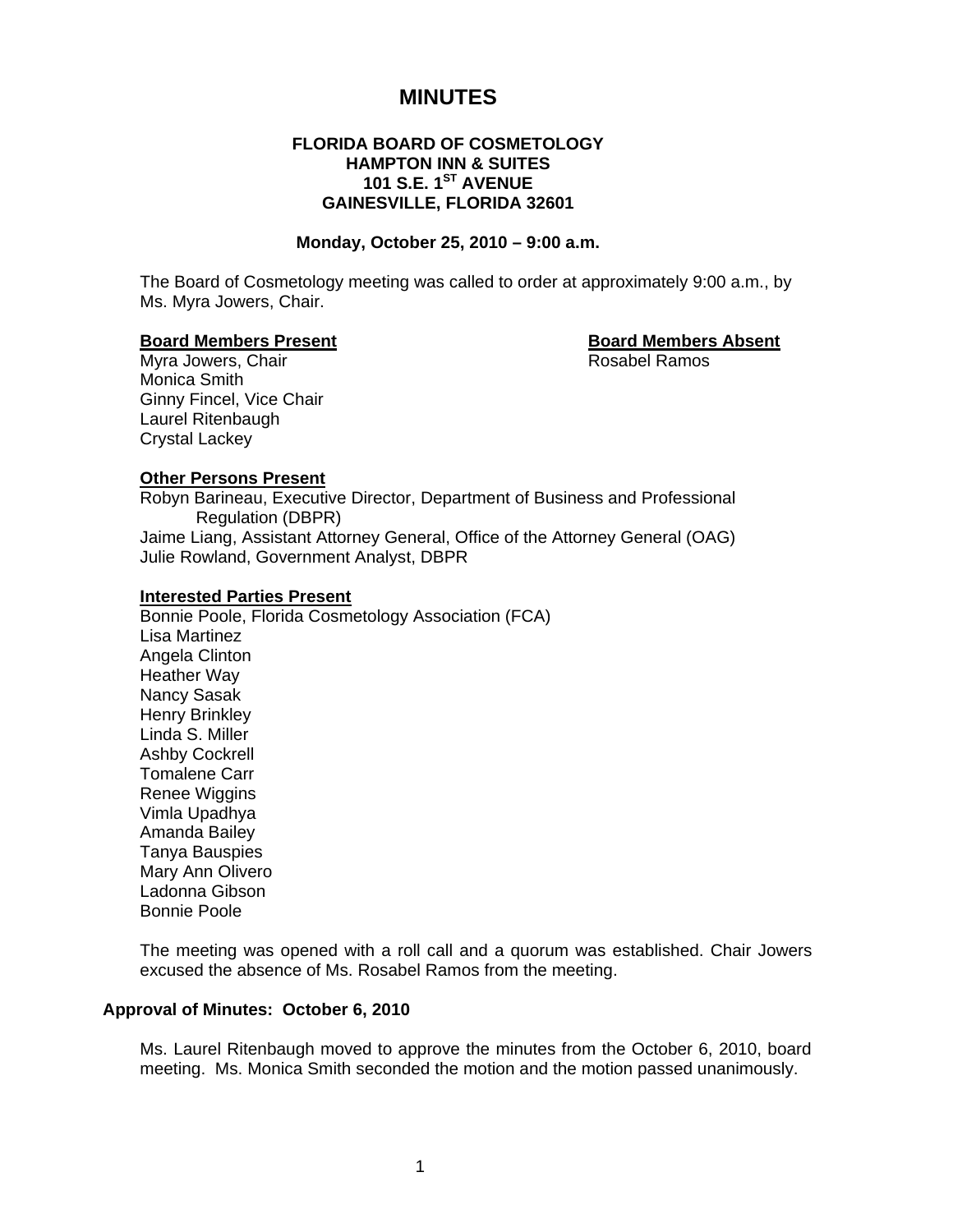# **Applications**

# **Licensure Applications**

# **Informal Hearing**

• Angela Clinton

Ms. Robyn Barineau, Executive Director, noted that the licensure application for Ms. Clinton was denied at the July 19, 2010, board meeting based upon the noted criminal history. Ms. Clinton was present for the meeting and was sworn in by Assistant Attorney General, Ms. Jaime Liang. After review and discussion, Ms. Ritenbaugh moved to approve the application based on the documents provided. Ms. Crystal Lackey seconded the motion and the motion passed unanimously.

# **Initial Review**

# • Amanda J. Bailey

Ms. Barineau noted that the licensure application for Ms. Bailey was forwarded to the board for review based on the background information reflected on the application. Ms. Bailey was present for the meeting and was sworn in by Ms. Liang. After review and discussion, Ms. Ritenbaugh moved to approve the application based on the documents provided. The board also imposed probation on the license to run concurrent with her criminal probationary period. Ms. Smith seconded the motion and the motion passed unanimously.

# • Tanya G. Bauspies

Ms. Barineau noted that the licensure application for Ms. Bauspies was forwarded to the board for review based on the background information reflected on the application. Ms. Bauspies was present for the meeting and was sworn in by Ms. Liang. After review and discussion, Ms. Ritenbaugh moved to approve the application based on the documents provided. The board also imposed probation on the license to run concurrent with his criminal probationary period. Ms. Smith seconded the motion and the motion passed unanimously.

# • Anna M. Blissett

Ms. Barineau noted that the licensure application for Ms. Blissett was forwarded to the board for review based on the background information reflected on the application. Ms. Blissett was not present for the meeting. After review and discussion, Vice Chair Fincel moved to approve the application based on the documents provided. The board also imposed probation on the license to run concurrent with her criminal probationary period. Ms. Ritenbaugh seconded the motion and the motion passed unanimously.

• Henry Brinkley

Ms. Barineau noted that the licensure application for Mr. Brinkley was forwarded to the board for review based on the background information reflected on the application. Mr. Brinkley was present for the meeting and was sworn in by Ms. Liang. After review and discussion, Ms. Ritenbaugh moved to approve the application based on the documents provided. Ms. Lackey seconded the motion and the motion passed unanimously.

# • Letha B. Brown

Ms. Barineau noted that the licensure application for Ms. Brown was forwarded to the board for review based on the background information reflected on the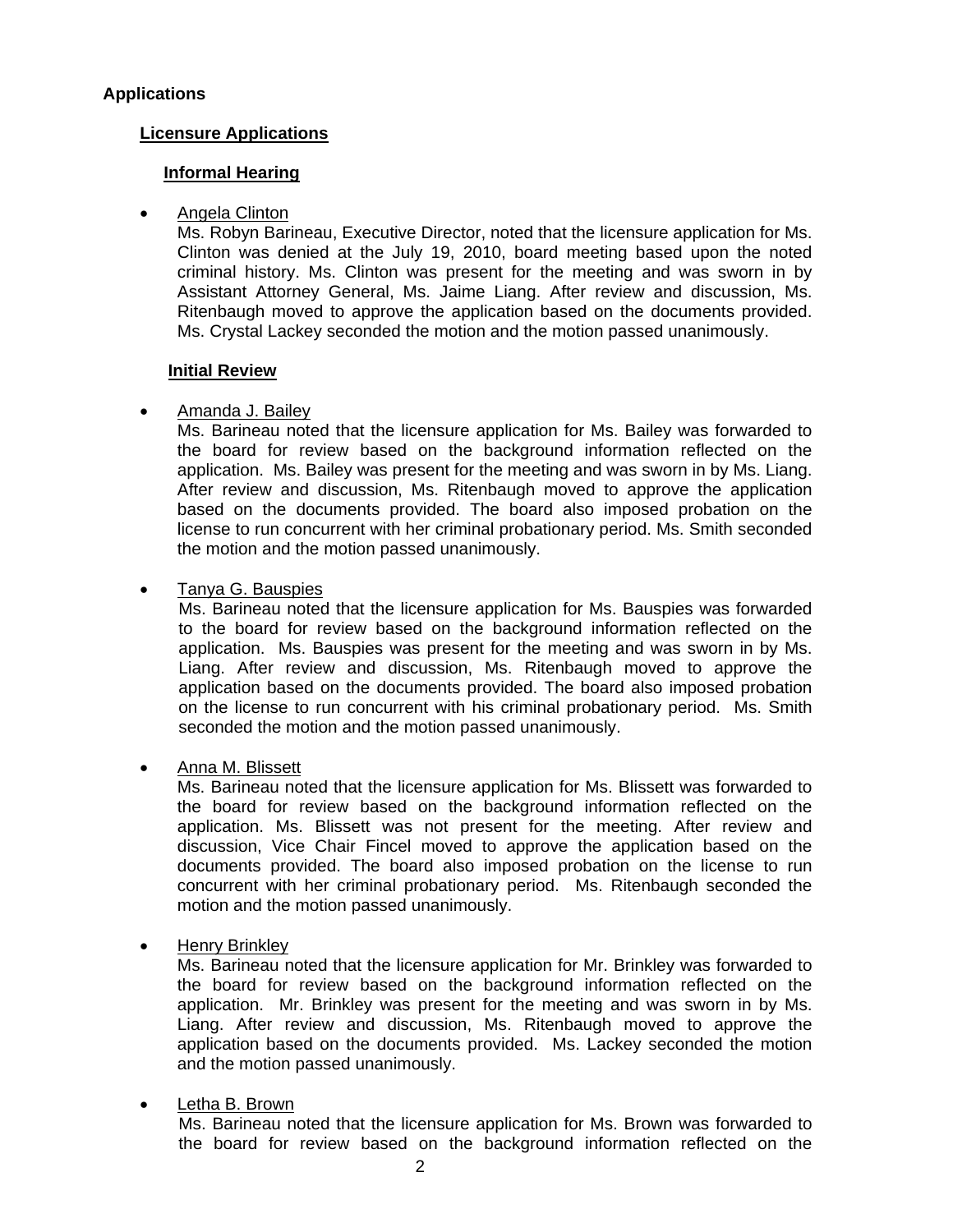application. Ms. Brown was not present for the meeting. After review and discussion, Vice Chair Ginny Fincel moved to approve the application based on the documents provided. Ms. Ritenbaugh seconded the motion and the motion passed unanimously.

# • Marcy L. Cabanas

Ms. Barineau noted that the licensure application for Ms. Cabanas was forwarded to the board for review based on the background information reflected on the application. Ms. Bailey was not present for the meeting. After review and discussion, Ms. Ritenbaugh moved to approve the application based on the documents provided. The board also imposed probation on the license to run concurrent with her criminal probationary period. Ms. Smith seconded the motion and the motion passed unanimously.

# • Ester Charlestin

Ms. Barineau noted that the licensure application for Ms. Charlestin was forwarded to the board for review based on the background information reflected on the application. Ms. Charlestin was not present for the meeting. After review and discussion, Ms. Lackey moved to approve the application based on the documents provided. The board also imposed probation on the license to run concurrent with her criminal probationary period. Ms. Smith seconded the motion and the motion passed unanimously.

# David E. Childers

Ms. Barineau noted that the licensure application for Mr. Childers was forwarded to the board for review based on the background information reflected on the application. Mr. Childers was not present for the meeting. After review and discussion, Ms. Lackey moved to approve the application based on the documents provided. The board also imposed probation on the license to run concurrent with his criminal probationary period. Ms. Ritenbaugh seconded the motion and the motion passed unanimously.

# • Ashby U. Cockrell Jr.

Ms. Barineau noted that the licensure application for Mr. Cockrell was forwarded to the board for review based on the background information reflected on the application. Mr. Cockrell was present for the meeting and was sworn in by Ms. Liang. After review and discussion, Ms. Ritenbaugh moved to approve the application based on the documents provided. Ms. Lackey seconded the motion and the motion passed unanimously.

# • Ladonna Gibson

Ms. Barineau noted that the hair braiding and hair wrapping registration applications for Ms. Gibson were forwarded to the board for review based on the background information reflected on the applications. Ms. Gibson was present for the meeting and was sworn in by Ms. Liang. After review and discussion, Ms. Ritenbaugh moved to approve the applications based on the documents provided. The board also imposed probation on the licenses to run concurrent with her criminal probationary period. Ms. Smith seconded the motion and the motion passed unanimously.

# • Odalys D. Heredia

Ms. Barineau noted that the licensure application for Ms. Heredia was forwarded to the board for review based on the background information reflected on the application. Ms. Heredia was not present for the meeting. After review and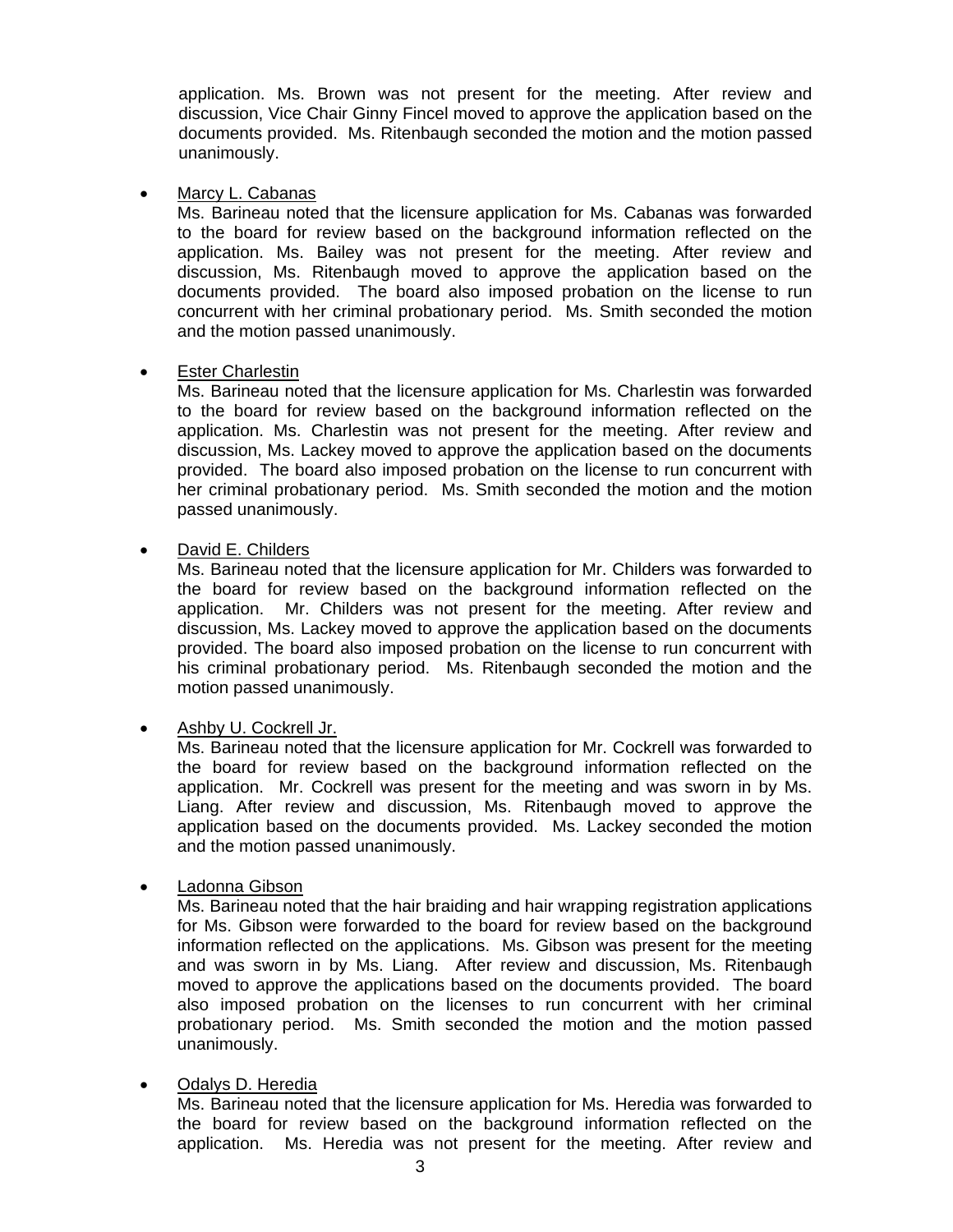discussion, Ms. Ritenbaugh moved to deny the application based on the noted criminal history. Ms. Smith seconded the motion and the motion passed unanimously.

• Marilyn Johnson

Ms. Barineau noted that the licensure application for Ms. Johnson was forwarded to the board for review based on the background information reflected on the application. Ms. Johnson was not present for the meeting. After review and discussion, Ms. Ritenbaugh moved to deny the application based on the noted criminal history. Ms. Lackey seconded the motion and the motion passed unanimously.

# • Princess T. Johnson

Ms. Barineau noted that the licensure application for Ms. Johnson was forwarded to the board for review based on the background information reflected on the application. Ms. Johnson was not present for the meeting. After review and discussion, Vice Chair Fincel moved to deny the application based on the noted criminal history. Ms. Smith seconded the motion and the motion passed unanimously.

# • Cerise R. Kattell

Ms. Barineau noted that the licensure application for Ms. Kattell was forwarded to the board for review based on the background information reflected on the application. Ms. Kattell was not present for the meeting. After review and discussion, Vice Chair Fincel moved to deny the application based on the notes criminal history. Ms. Smith seconded the motion and the motion passed unanimously.

# Anita R. Ligans

Ms. Barineau noted that the licensure application for Ms. Ligans was forwarded to the board for review based on the background information reflected on the application. Ms. Ligans was not present for the meeting. After review and discussion, Vice Chair Fincel moved to deny the application based on the noted criminal history. Ms. Smith seconded the motion and the motion passed unanimously.

# • Lisa M. Martinez

Ms. Barineau noted that the licensure application for Ms. Martinez was forwarded to the board for review based on the background information reflected on the application. Ms. Martinez was present for the meeting and was sworn in by Ms. Liang. After review and discussion, Vice Chair Fincel moved to approve the application based on the documents provided. The board also imposed probation on the license to run concurrent with her criminal probationary period. Ms. Smith seconded the motion and the motion passed unanimously.

# • Stephanie N. Murray

Ms. Barineau noted that the licensure application for Ms. Murray was forwarded to the board for review based on the background information reflected on the application. Ms. Bailey was not present for the meeting. After review and discussion, Ms. Lackey moved to approve the application based on the documents provided. Ms. Ritenbaugh seconded the motion and the motion passed unanimously.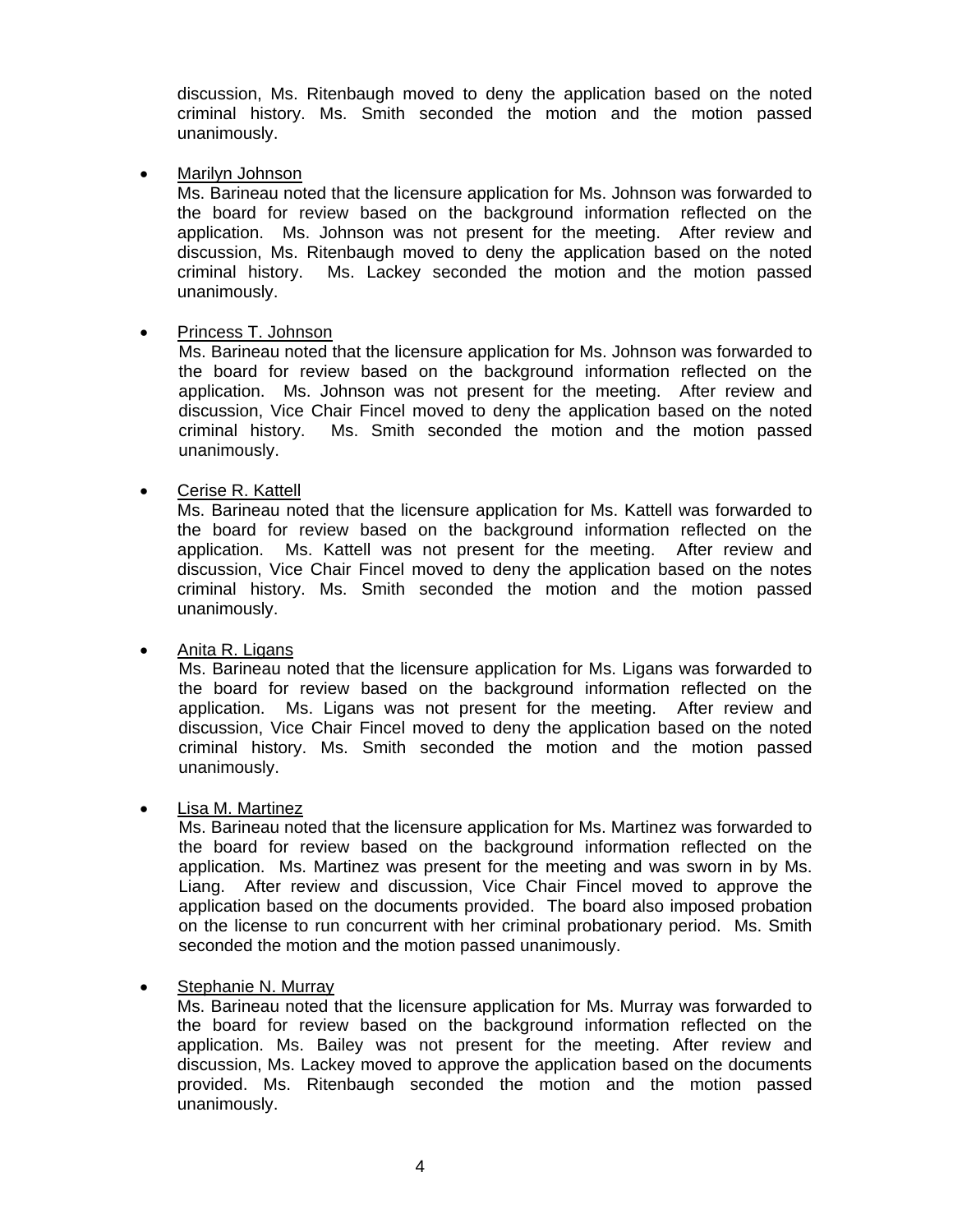# • Maryann Olivero

Ms. Barineau noted that the body wrapper and facial specialist applications for Ms. Olivero were forwarded to the board for review based on the background information reflected on the applications. Ms. Olivero was present for the meeting and was sworn in by Ms. Liang. After review and discussion, Vice Chair Fincel moved to approve the applications based on the documents provided. Ms. Lackey seconded the motion and the motion passed unanimously.

• Vicky L. Pruitt

Ms. Barineau noted that the licensure application for Ms. Pruitt was forwarded to the board for review based on the background information reflected on the application. Ms. Pruitt was not present for the meeting. After review and discussion, Vice Chair Fincel moved to approve the application based on the documents provided. Ms. Ritenbaugh seconded the motion and the motion passed unanimously.

# • Diana C. Saldana

Ms. Barineau noted that the licensure application for Ms. Saldana was forwarded to the board for review based on the background information reflected on the application. Ms. Saldana was not present for the meeting. After review and discussion, Ms. Smith moved to approve the application based on the documents provided. Ms. Lackey seconded the motion and the motion passed unanimously.

• Catherine Tobon-Forero

Ms. Barineau noted that the licensure application for Ms. Tobon-Forero was forwarded to the board for review based on the background information reflected on the application. Ms. Tobon-Forero was not present for the meeting. After review and discussion, Vice Chair Fincel moved to deny the application based on the noted criminal history. Ms. Smith seconded the motion and the motion passed unanimously.

# • Stephanie Vangelder

Ms. Barineau noted that the licensure application for Ms. Vangelder was forwarded to the board for review based on the background information reflected on the application. Ms. Vangelder was not present for the meeting. After review and discussion, Ms. Ritenbaugh moved to approve the application based on the documents provided. The board also imposed probation on the license to run concurrent with her criminal probationary period. Ms. Smith seconded the motion and the motion passed unanimously.

• Heather M. Way

Ms. Barineau noted that the licensure application for Ms. Way was forwarded to the board for review based on the background information reflected on the application. Ms. Way was present for the meeting and was sworn in by Ms. Liang. After review and discussion, Ms. Ritenbaugh moved to approve the application based on the documents provided. The board also imposed probation on the license to run concurrent with her criminal probationary period. Ms. Smith seconded the motion and the motion passed unanimously.

• Renee Wiggins

Ms. Barineau noted that the licensure application for Ms. Wiggins was forwarded to the board for review based on the background information reflected on the application. Ms. Wiggins was present for the meeting and was sworn in by Ms. Liang. After review and discussion, Vice Chair Fincel moved to approve the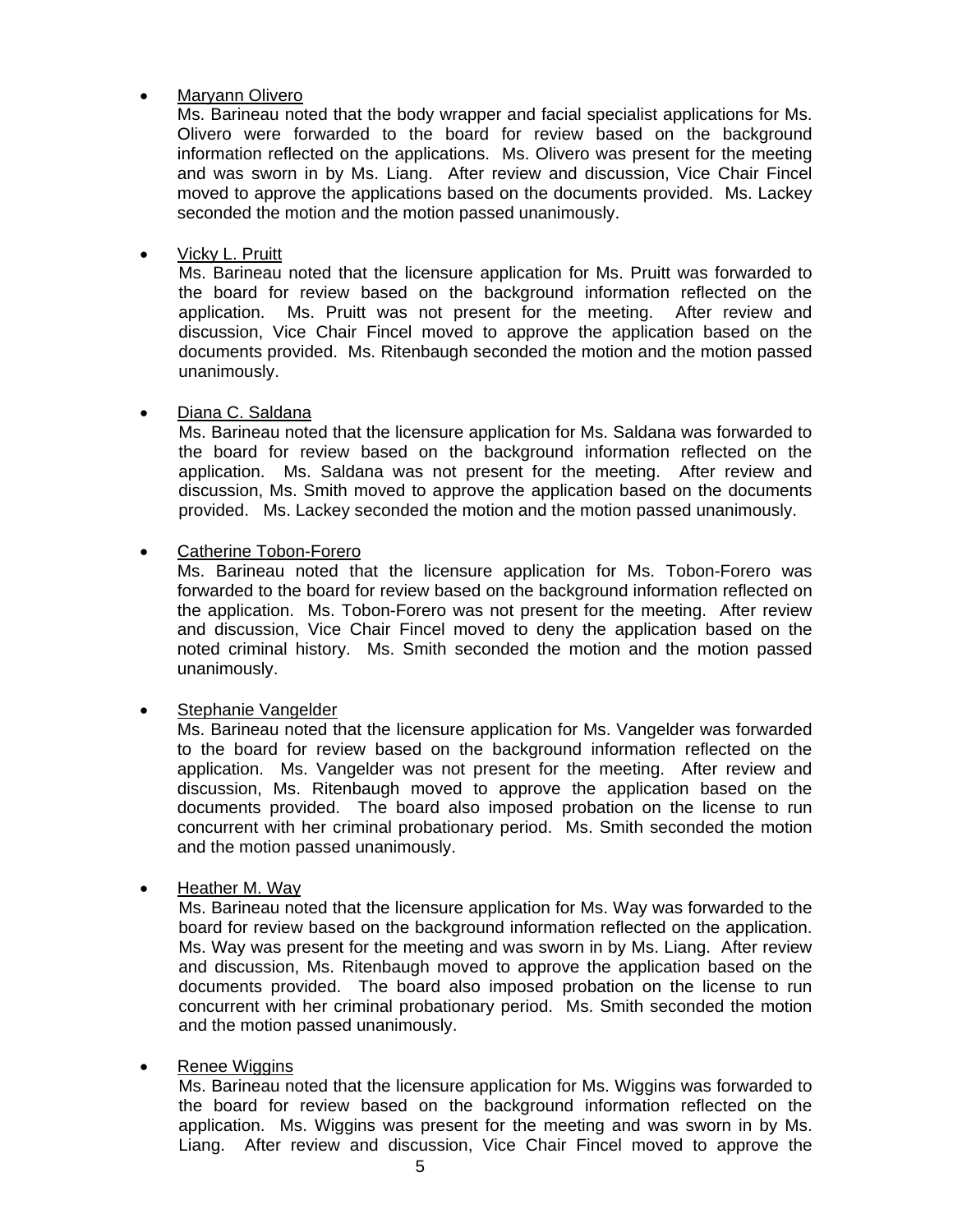application based on the documents provided. The board also imposed probation on the license to run concurrent with her criminal probationary period. Ms. Smith seconded the motion and the motion passed unanimously.

### **Applications for Hair Braiding Courses**

#### **Initial Review**

#### Cherri's Hair Care

After review and discussion of the course application, Ms. Ritenbaugh moved to approve the application. Ms. Smith seconded the motion and the motion passed unanimously.

#### Hairitiz Natural & Chemical Salon

After review and discussion of the course application, Ms. Ritenbaugh moved to approve the application. Ms. Smith seconded the motion and the motion passed unanimously.

#### Hollywood Beauty Academy

After review and discussion of the course application, Ms. Ritenbaugh moved to approve the application. Ms. Smith seconded the motion and the motion passed unanimously.

#### Janice Massey

After review and discussion of the course application, Ms. Ritenbaugh moved to approve the application. Ms. Smith seconded the motion and the motion passed unanimously.

#### New Look Unisex Salon

After review and discussion of the course application, Vice Chair Fincel moved to approve the application. Ms. Ritenbaugh seconded the motion and the motion passed unanimously.

# Styles of Elegance Salon & Spa, Inc.

After review and discussion of the course application, Ms. Ritenbaugh moved to approve the application. Ms. Lackey seconded the motion and the motion passed unanimously.

# **Applications for Hair Wrapping Courses**

#### **Initial Review**

#### Hairitiz Natural & Chemical Salon

After review and discussion of the course application, Ms. Smith moved to approve the application with the following contingency: strike all references to "diseases". The correction must be submitted to the Executive Director within 30 days of the date of the order for approval. Ms. Ritenbaugh seconded the motion and the motion passed unanimously.

#### Creative Braids

After review and discussion of the course application, Ms. Ritenbaugh moved to approve the application. Ms. Smith seconded the motion and the motion passed unanimously.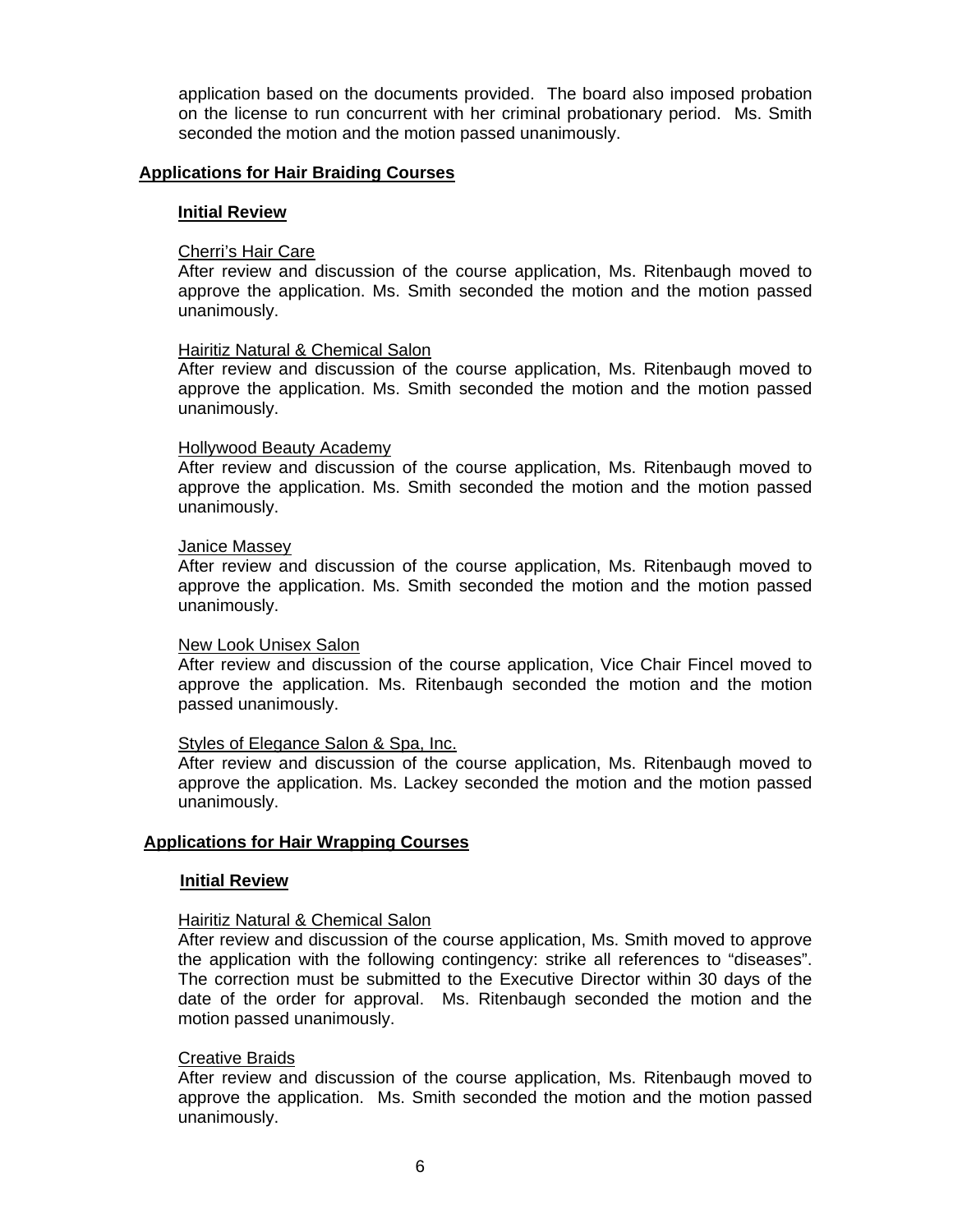# Hollywood Beauty Academy

After review and discussion of the course application, Ms. Ritenbaugh moved to approve the application. Ms. Smith seconded the motion and the motion passed unanimously.

# Styles of Elegance Salon & Spa, Inc.

After review and discussion of the course application, Ms. Ritenbaugh moved to approve the application. Ms. Smith seconded the motion and the motion passed unanimously.

# **Applications for Body Wrapping Courses**

# **Initial Review**

# Florida Career College

After review and discussion of the course application, Ms. Ritenbaugh moved to approve the application with the following contingency: strike all references to "slimming". The correction must be submitted to the Executive Director within 30 days of the date of the order for approval. Ms. Smith seconded the motion and the motion passed unanimously.

# Monique Cosmetique LLC

After review and discussion of the course application, Ms. Smith moved to approve the application. Ms. Ritenbaugh seconded the motion and the motion passed unanimously.

# Advanced Training

After review and discussion of the course application, Ms. Smith moved to approve the application. Ms. Ritenbaugh seconded the motion and the motion passed unanimously.

# **Initial HIV/AIDS Courses**

# **Initial Review**

# Hairitiz Natural & Chemical Salon

After review and discussion of the course application, Vice Chair Fincel moved to approve the application. Ms. Smith seconded the motion and the motion passed unanimously.

# Hollywood Beauty Academy

After review and discussion of the course application, Ms. Ritenbaugh moved to approve the application. Ms. Smith seconded the motion and the motion passed unanimously.

# **Continuing Education Provider and Course Applications**

# **Initial Review**

Elite CME, Inc. *Course Application* 2011-2012 16 Hour CE Update for Florida Facial/Full Specialist – 16 Hours Home Study/Video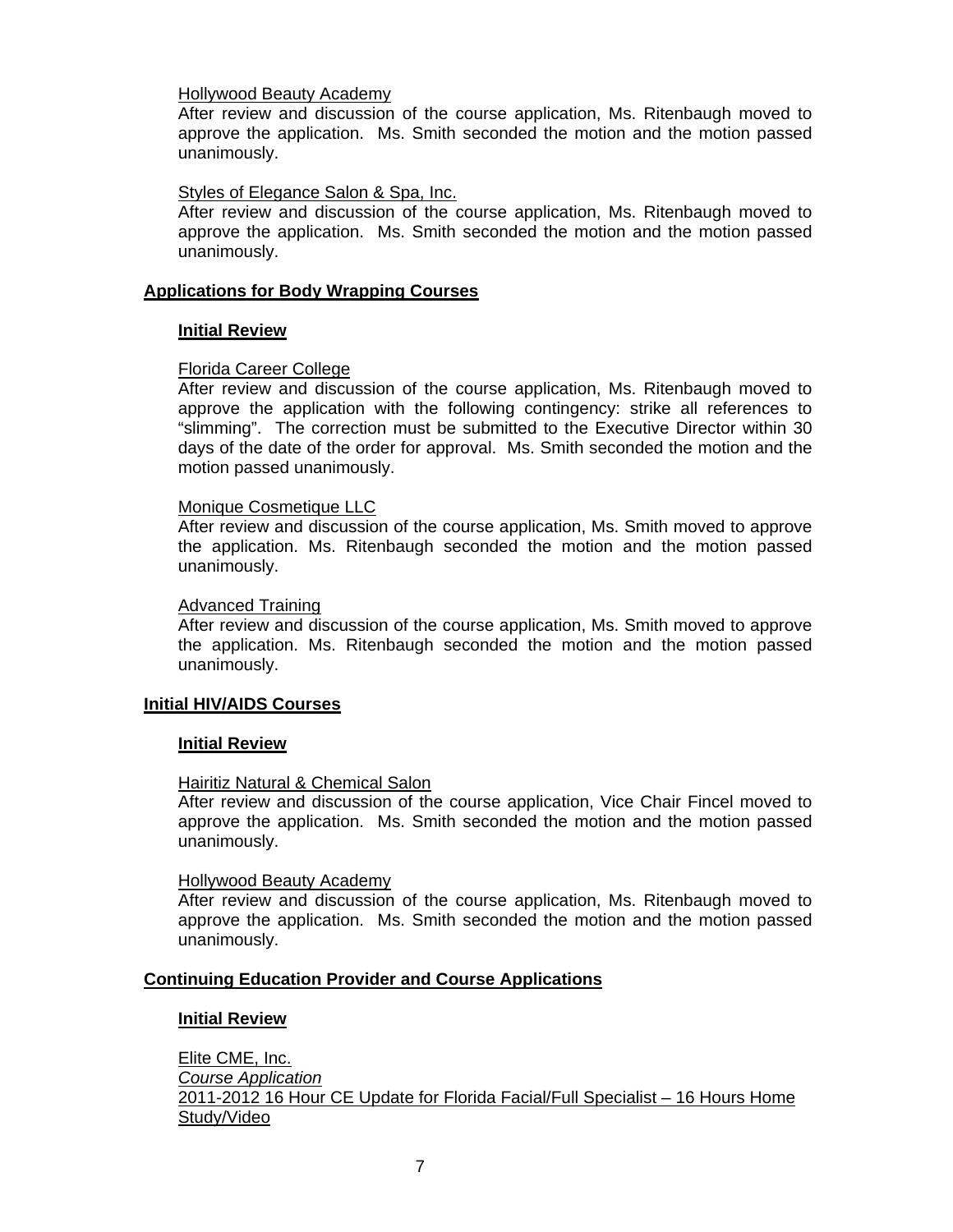After review and discussion of the course application, Vice Chair Fincel moved to approve the application. Ms. Ritenbaugh seconded the motion and the motion passed unanimously.

# Elite CME, Inc.

*Course Application*  2011-2012 CE Update for Hair Braiders and Hair/Body Wrappers – 2 Hours Internet and Home Study/Video

After review and discussion of the course application, Vice Chair Fincel moved to approve the application. Ms. Ritenbaugh seconded the motion and the motion passed unanimously.

Prestige Career Education

# *Course Application*

16-Hour Continuing Education Course – 16 Hours Live Group Study and Home Study/Video

After review and discussion of the course application, Vice Chair Fincel moved to approve the application with the following contingency: update law and rule references. The correction must be submitted to the Executive Director within 30 days of the date of the order for approval. Ms. Ritenbaugh seconded the motion and the motion passed unanimously.

# **New Business**

# **CS/CS/CS/HB 713 and CS/CS/SB 1330 – DBPR Bill**

Ms. Barineau informed the board that the department is moving forward with the implementation of CS/CS/CS/HB 713 and CS/CS/SB 1330. This legislation allows the department to approve qualified applicants whose military spouses are assigned to Florida duty stations to obtain a temporary license for up to six months. Ms. Barineau advised the board that the department has developed the application form and rules for this initiative.

# **Other Business**

# **Executive Director's Report**

# Financial Report for Year Ending June 30, 2010

Ms. Barineau reported that the balance in the board's operating account on June 30, 2010, was over \$355,000, and the balance in their unlicensed activity account was over \$929,000.

# Florida Board of Cosmetology Newsletter – August 2010

Ms. Barineau informed the board that the Florida Board of Cosmetology Newsletter was included in the agenda for informational purposes.

# National-Interstate Council (NIC) Newsletter July/August 2010

Ms. Barineau informed the board that the July/August NIC Newsletter was included in the agenda for informational purposes.